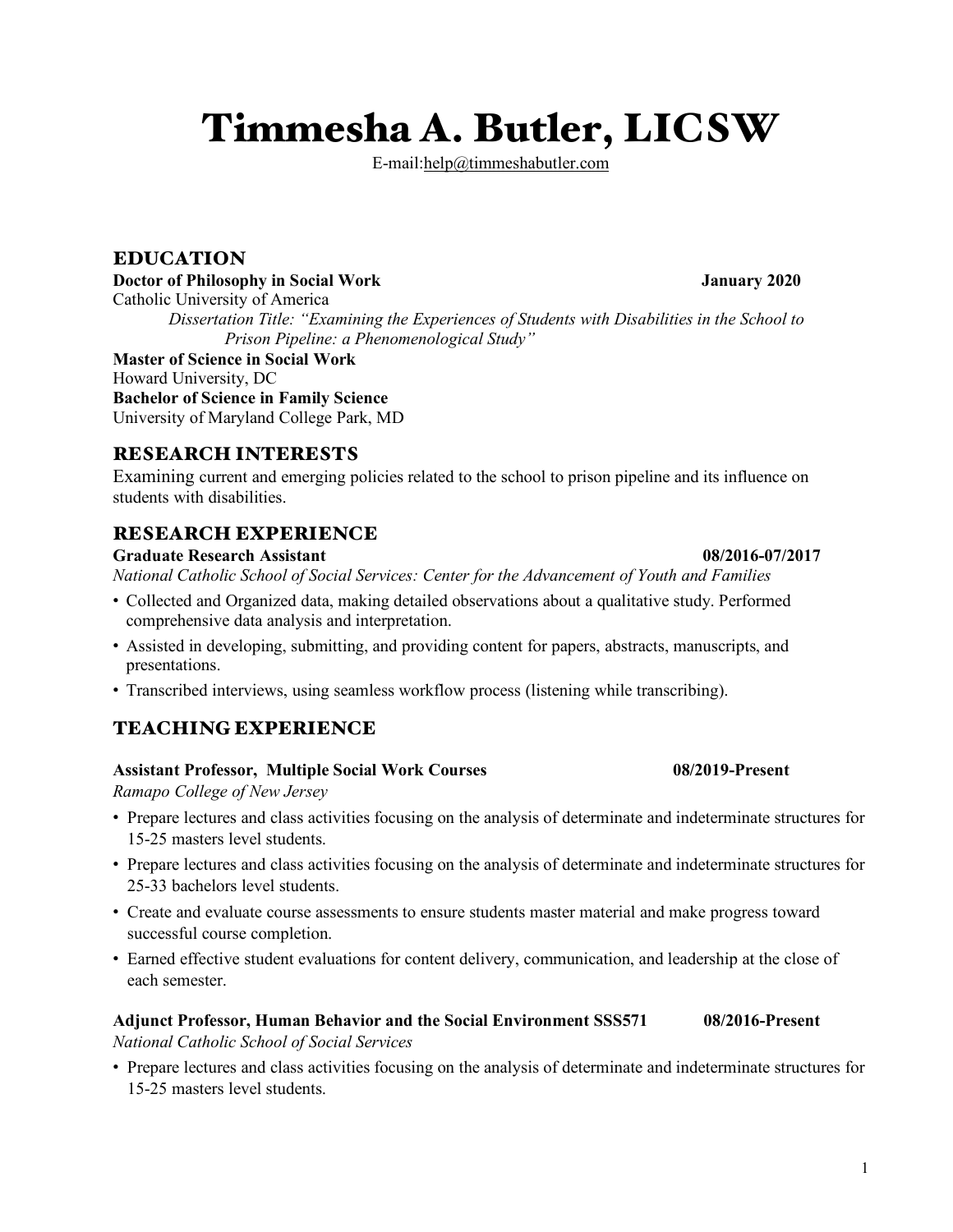- " Create and evaluate course assessments to ensure students master material and make progress toward successful course completion.
- " Earned effective student evaluations for content delivery, communication, and leadership at the close of each semester.

### **Adjunct Professor, Psychodynamic Theories SSS723 01/2017-Present**

*National Catholic School of Social Services*

- " Integrated multimedia approaches and used instructional technology to enhance pedagogical approach.
- " Explained challenging concepts, using planned lessons, assignments and targeted discussions for 25 masters level, advanced standing students.
- " Earned effective student evaluations for content delivery, communication, and leadership at the close of each semester.

### CONFERENCE PRESENTATIONS & PUBLICATIONS

#### **Book Chapter in Progress**

Butler, T.A., Dixon-Brown, S., Glass-Dixon, R. & McLaurin, J. (projected 2021). A brief history of public education and its impact on marginalized populations. In *New school social worker: The art of being indispensable.* (pp.51-50) Oxford Press

#### **Manuscript Under Review**

Butler, T.A. (under review). Experiences of the School-to-Prison Pipeline: A Phenomenological Study. Journal of the National Association of Social Workers.

#### **Conference Presentations**

Butler, T (January 2021) Examining the Experiences of Students with Disabilities Who Have Been Involved in the Juvenile Justice System"- Society for Social Work Research Annual Conference, Virtual

Butler, T (Accepted February 2021) Social Support: Increasing resiliency among individuals who have experienced trauma. American Council for School Social Work, Los Angeles California.

Butler, T (Accepted April, 2019) School to Prison Pipeline: School Strategies necessary for smart decarceration. School Social Work Association of America, Orlando Florida.

Butler, T. (Accepted January 2019) Promoting Smart Demarcation: Beginning with the School to Prison Pipeline. American Council for School Social Work, New Orleans Louisiana.

Butler, T. (Accepted April 2017) Predicting High School Truancy Among 12th Grade Seniors: A Binary Logistic Regression. Catholic University of America Research Day, Washington, DC.

Butler, T., & Faber, M.L. (April 2016) "In-School Wrap Around Services: Proposal for an Exploratory Study Promoting Educational Success of African American Males." Catholic University of America Research Day, Washington, DC.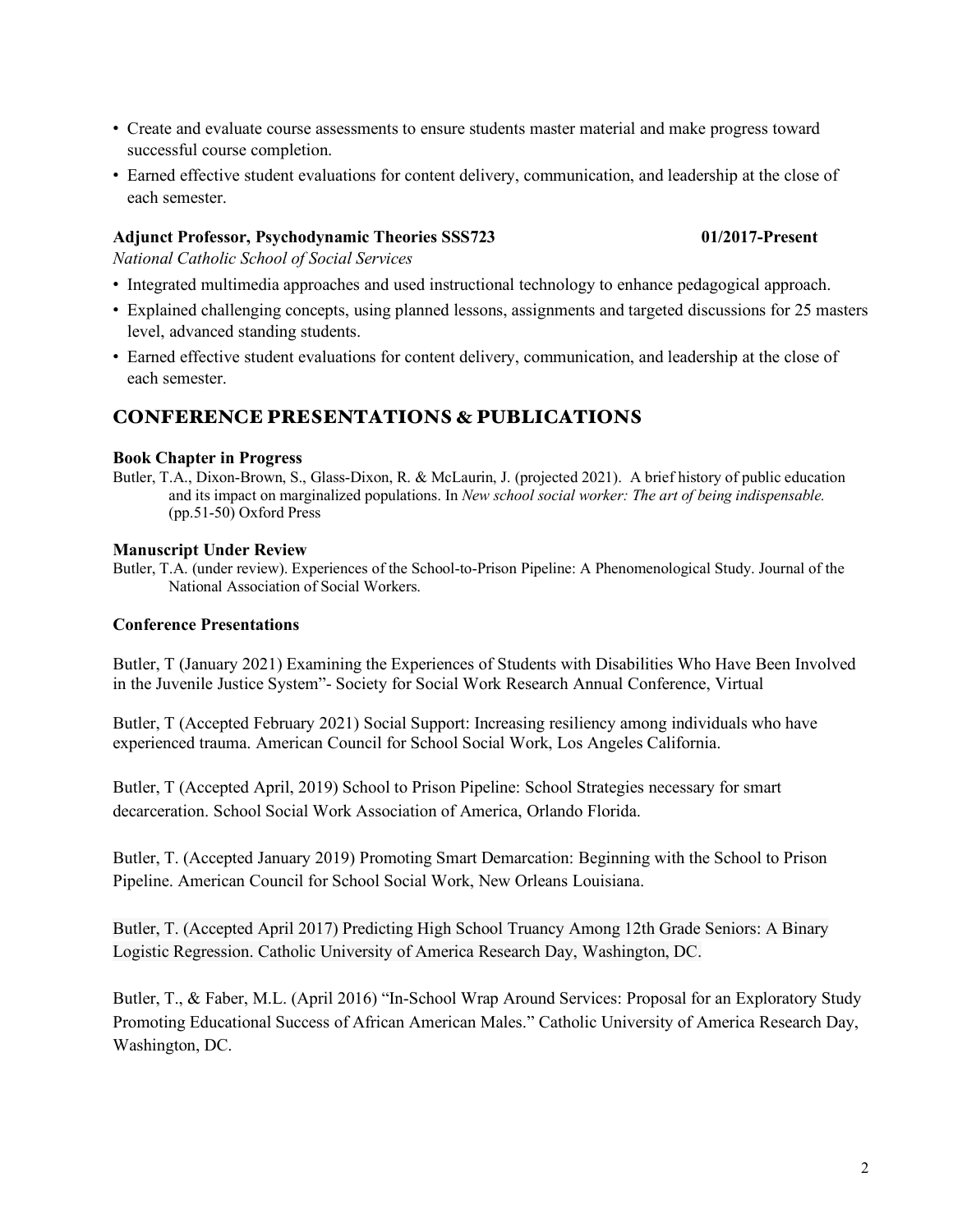# PROFESSIONAL EXPERIENCE

#### **Assistant Professor Tenor Track 09/2019-Present**

*Ramapo College, Mahwah. NJ*

- Teach social work practice and research courses utilizing knowledge gained from extensive experience providing direct services in the field
- Mentor students from widely varied and diverse cultural backgrounds
- Conduct scholarship appropriate to rank
- Provide service to the Program, Department, College, and University including advisement
- Participate in Program, Department, College, and University governance activities
- Assist with curriculum development and support accreditation reaffirmation by CSWE

### **Therapist- Private Practice 08/2019-Present**

### *Mastery Counseling and Consulting, LLC*

- " Complete psychosocial assessments, individualized treatment plans, and treatment plan reviews in compliance with New Jersey Mental Health regulations and requirements for youth, adolescents, and adults.
- " Plan and Facilitate weekly psychotherapy sessions, using cognitive behavior framework and the strengths based perspective.
- " Conducts weekly supervision, progress monitoring, and training for licensed graduate social workers seeking clinical licensure we needed.

# **Therapist-Contract 05/2017-06/2019**

# *Moving Forward PLC, Alexandria, VA*

- " Complete psychosocial assessments, individualized treatment plans, and treatment plan reviews in compliance with Virginia Mental Health regulations and requirements for youth and adolescents.
- " Plan and Facilitate weekly psychotherapy sessions, using play, sand tray and water play with children.
- " Conducts weekly supervision, progress monitoring, and training for licensed graduate social workers seeking clinical licensure.

### **Social Worker 08/2015-06/2019**

### *LaSalle-Backus Educational Campus, Washington, DC*

- " Counsel students during individual and group counseling sessions to improve behavior, academic performance, and lead them through crisis intervention.
- " Provide coaching and support with problem solving and decision-making using a strength-based approach when students encounter barrier(s) to success.
- " Actively participate in and advocate for students at IEP, SST, parent-teacher conferences, and 504 meetings
- " Facilitate professional development for teachers and staff to ensure understanding of best practices in mental health, therapeutic interventions, and positive behavior support for social-emotional development.

### **Social Worker In-Home II 01/2015-08/2015**

# *Child and Family Services Agency, Washington, DC*

- " Maintained medical, physical, social and psychological histories of a caseload of 30 clients.
- " Conducted home visits to assess for safety and to assess the strengths and needs of families.
- " Provided assistance in seeking employment, housing, financial assistance and other services for assigned caseload.